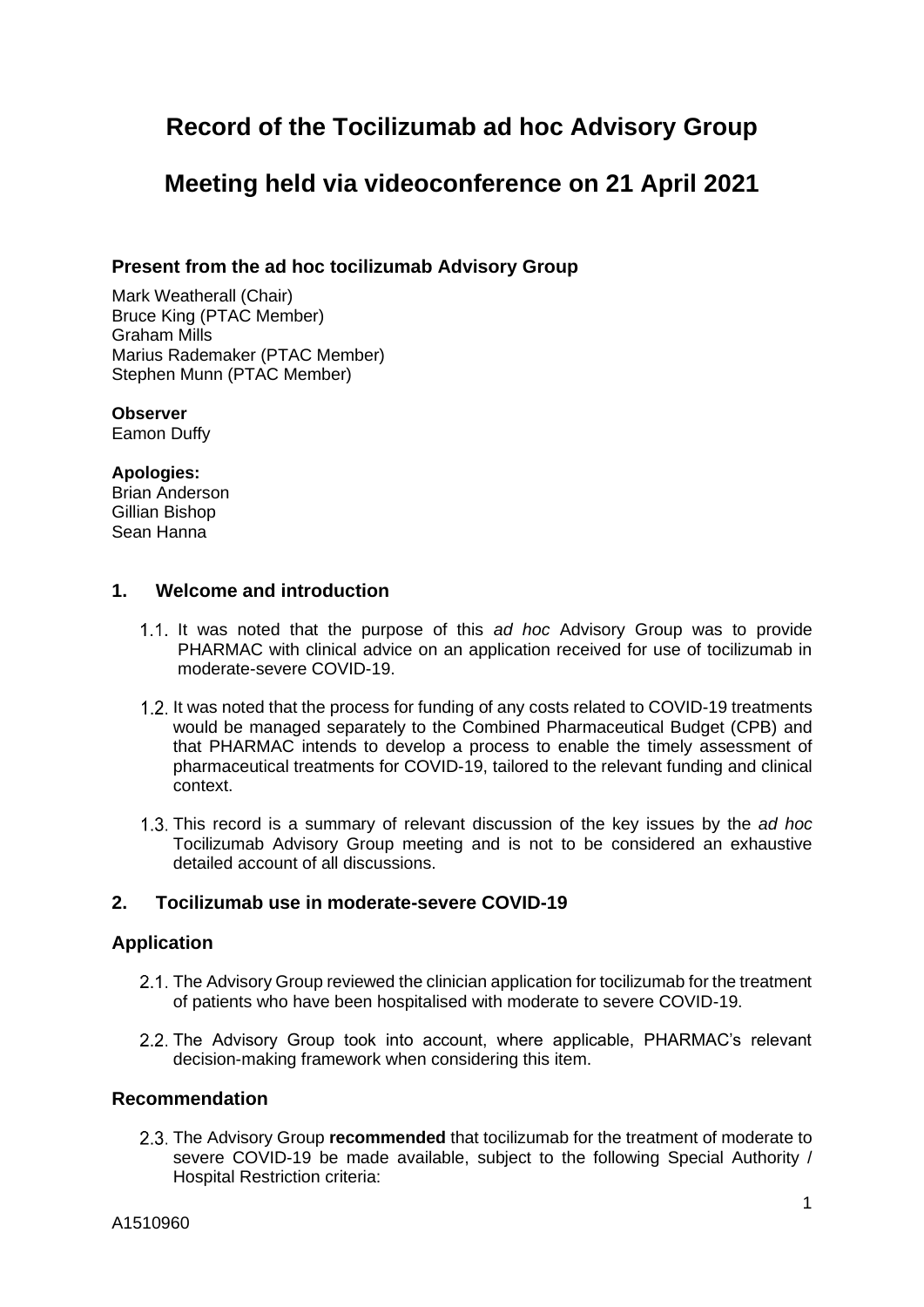#### **Restricted**

Indication – moderate-severe COVID-19 All of the following:

- 1. Patient has confirmed (or strongly clinically suspected) severe COVID-19; and
- 2. Oxygen saturation of <92% on room air, or requiring supplemental oxygen; and
- 3. Patient has significant laboratory markers of systemic inflammation (eg CRP, PCT or ferritin); and
- 4. Patient is receiving adjunct systemic corticosteroids, or systemic corticosteroids are contraindicated; and
- 5. Tocilizumab is to be administered at doses no greater than 8mg/kg IV for a maximum of one dose.
- 2.5 In making this recommendation, the Advisory Group considered the high health need and limited treatment options for patients with moderate to severe COVID-19, the equity implications of COVID-19 and likelihood of a higher mortality rate for patients with comorbidities, the safety and efficacy profile of tocilizumab when used concomitantly with systemic corticosteroids for COVID-19 and likely measurable health benefits.
	- 2.5.1 Members noted tocilizumab use as a treatment for moderate to severe COVID-19 is an unapproved indication, and **recommended** PHARMAC staff engage with Medsafe regarding treatment with tocilizumab in this setting.
	- 2.5.2 PHARMAC staff advised that no priority ranking (within the context of treatments for COVID-19) was sought by PHARMAC, reflecting the rapidly evolving evidence for treatments in COVID-19 and separate funding outside the CPB, and thus the *ad hoc* group did not discuss a priority ranking.
- 2.6 The Advisory Group reiterated this was an area of rapidly advancing evidence and knowledge and specified that its recommendation should be considered valid for a maximum of 12 months, noting this was based on currently available data from published studies and could be subject to change should new data become available, warranting further review.

## **Discussion**

- 2.7 The Advisory Group noted that the inflammatory response and related lung injury associated with SARS-CoV2 (COVID-19) has been the subject of interest and research since early 2020, leading to the investigation of the inflammatory markers thought to be up-regulated in patients with moderate to severe COVID-19 as clinical predictors of mortality. The Advisory Group noted the May 2020 study by Ruan et al. which reported elevated levels of interleukin-6 (IL-6) in patients who died from COVID-19 [\(Ruan et al. Intensive Care Med. 2020;46:846-8\)](https://pubmed.ncbi.nlm.nih.gov/32125452/). The Advisory Group noted that severe COVID-19 infection was associated with cytokine release syndrome in some patients, which increases IL-6 signalling and noted that agents that block the signal transduction pathway of IL-6, such as tocilizumab, have been identified as possible treatments for patients with moderate to severe COVID-19 [\(Moore & June. Science.](https://pubmed.ncbi.nlm.nih.gov/32303591/)  [2020;368:473-4\)](https://pubmed.ncbi.nlm.nih.gov/32303591/).
- 2.8 The Group noted seven studies relating to the use of tocilizumab in patients with COVID-19, noting early results in the absence of systemic corticosteroid use indicated poor effectiveness; however, later studies indicated increasing levels of benefit, associated with increasing prevalent levels of concurrent systemic corticosteroid use:
	- 2.8.1 [Salvarani et al. JAMA Intern Med. 2021;181:24-31:](https://pubmed.ncbi.nlm.nih.gov/33080005/) a randomised clinical trial of hospitalised adult patients with COVID-19 pneumonia, partial pressure of arterial oxygen to fraction of inspired oxygen (Pao2/Fio2) ratio between 200 and 300 mm Hg, and an inflammatory phenotype defined by fever and elevated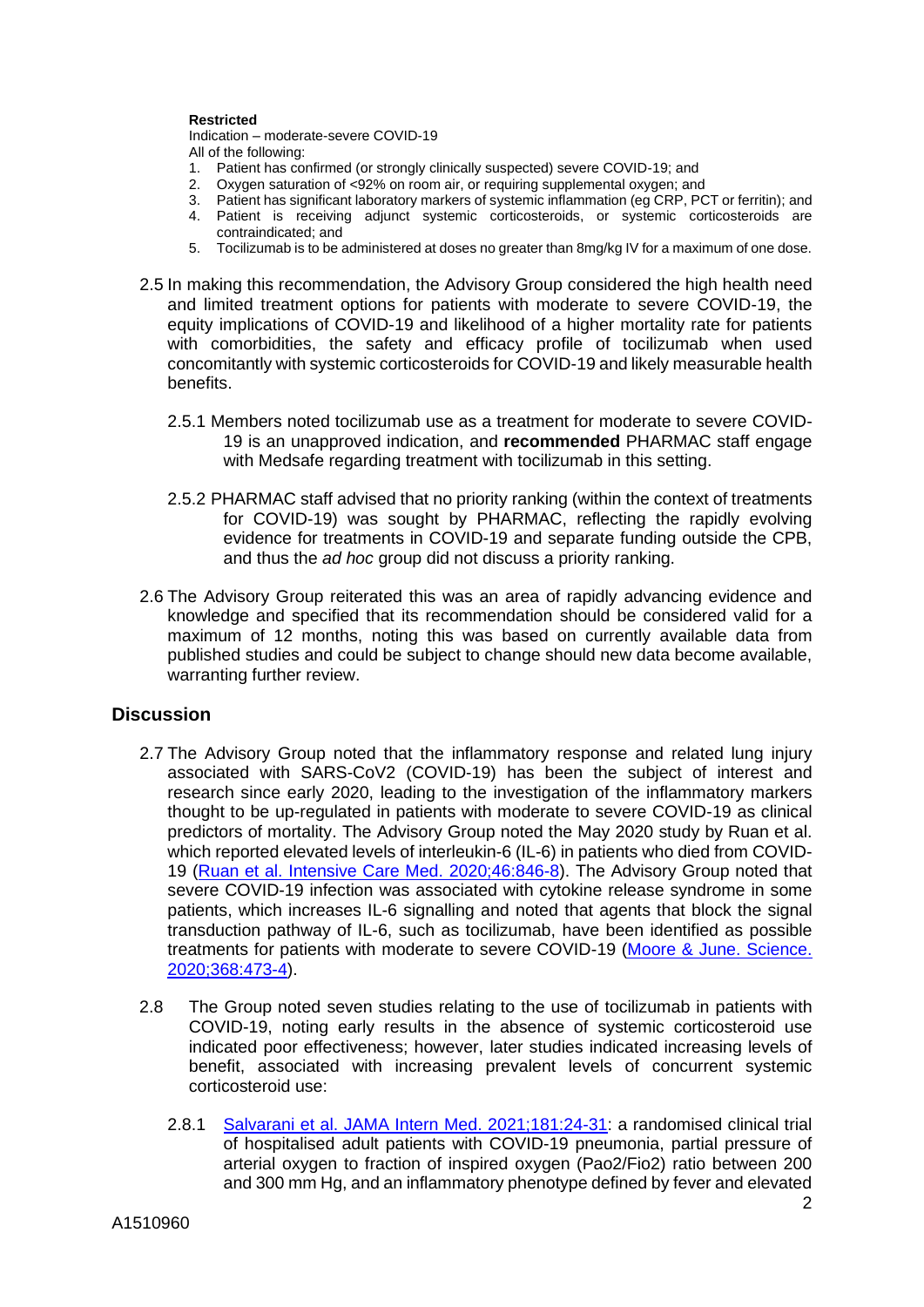C-reactive protein receiving tocilizumab as a single agent or standard care (N=126, 4% of patients received treatment with corticosteroids). The study reported no benefit in disease progression.

- 2.8.2 [Stone et al. N Engl J Med. 2020;383:2333-44:](https://pubmed.ncbi.nlm.nih.gov/33085857/) a randomised, double-blind, placebo-controlled trial of 243 patients with confirmed severe SARS-CoV-2 infection, hyperinflammatory states, and at least two of the following signs: fever (body temperature >38°C), pulmonary infiltrates, or the need for supplemental oxygen in order to maintain an oxygen saturation greater than 92%, assigned to receive a single dose of tocilizumab or placebo (N=243, 10% of patients received corticosteroids). The study reported that tocilizumab was not effective for preventing intubation or death in moderately ill hospitalised patients with COVID-19.
- 2.8.3 [Rosas et al. N Engl J Med. 2021;NEJMoa2028700:](https://pubmed.ncbi.nlm.nih.gov/33631066/) a randomised, placebocontrolled trial of patients hospitalised with severe COVID-19 pneumonia received a single dose of tocilizumab or placebo (N=438, 42% of patients had received steroids). The study reported that the use of tocilizumab did not result in significantly better clinical status or lower mortality compared to placebo at 28 days.
- 2.8.4 [Hermine et al. JAMA Intern Med. 2021;181:32-40:](https://pubmed.ncbi.nlm.nih.gov/33080017/) a randomised controlled trial involving patients with COVID-19 and moderate or severe pneumonia requiring at least 3 L/min of oxygen but without ventilation or admission to the intensive care unit treated with tocilizumab or standard care alone (N=131, 48% of patients had received corticosteroids). The study reported that tocilizumab did not reduce World Health Organization 10-point Clinical Progression Scale (WHO-CPS) scores lower than 5 at day 4, but might have reduced the risk of non-invasive ventilation, mechanical ventilation, or death by day 14. The crucial end point showed no difference on day 28 mortality.
- 2.8.5 [Salama et al. N Engl J Med. 2021;384:20-30:](https://pubmed.ncbi.nlm.nih.gov/33332779/) a randomised controlled trial of patients hospitalised with COVID-19 pneumonia who were not receiving mechanical ventilation treated with standard care plus one or two doses of either tocilizumab or placebo (N=389, 83% of patients received corticosteroids). The study reported that treatment with tocilizumab reduced the likelihood of progression to mechanical ventilation or death, but it did not improve survival.
- 2.8.6 [Gordon et al. N Engl J Med. 2021;NEJMoa2100433:](https://pubmed.ncbi.nlm.nih.gov/33631065/) a randomised placebocontrolled trial (REMAP-CAP trial) of patients with COVID-19, within 24 hours after starting organ support in the intensive care unit (ICU), receiving tocilizumab, sarilumab or standard care (N=353, 88% of patients received corticosteroids). The study reported that treatment with tocilizumab led to a significant increase in 90-day survival compared to standard care (HR for death 1.59; 95% CI 1.24 to 2.05).
- 2.8.7 [Horby et al. MedRxiv. 2021;21249258:](https://www.medrxiv.org/content/10.1101/2021.02.11.21249258v1) a randomised, controlled, open-label, platform trial (RECOVERY trial) of patients including those receiving invasive mechanical ventilation, non-invasive respiratory support, and no respiratory support other than oxygen who received either tocilizumab or standard care (N=4116, 82 % of patients received systemic corticosteroids at randomisation). The study reported a significant improvement in the likelihood of discharge alive from hospital at 28 days regardless of other respiratory support (risk ratio 1.22; 95% CI 1.12 to 1.34; P<0.0001). The Group noted that there were only 3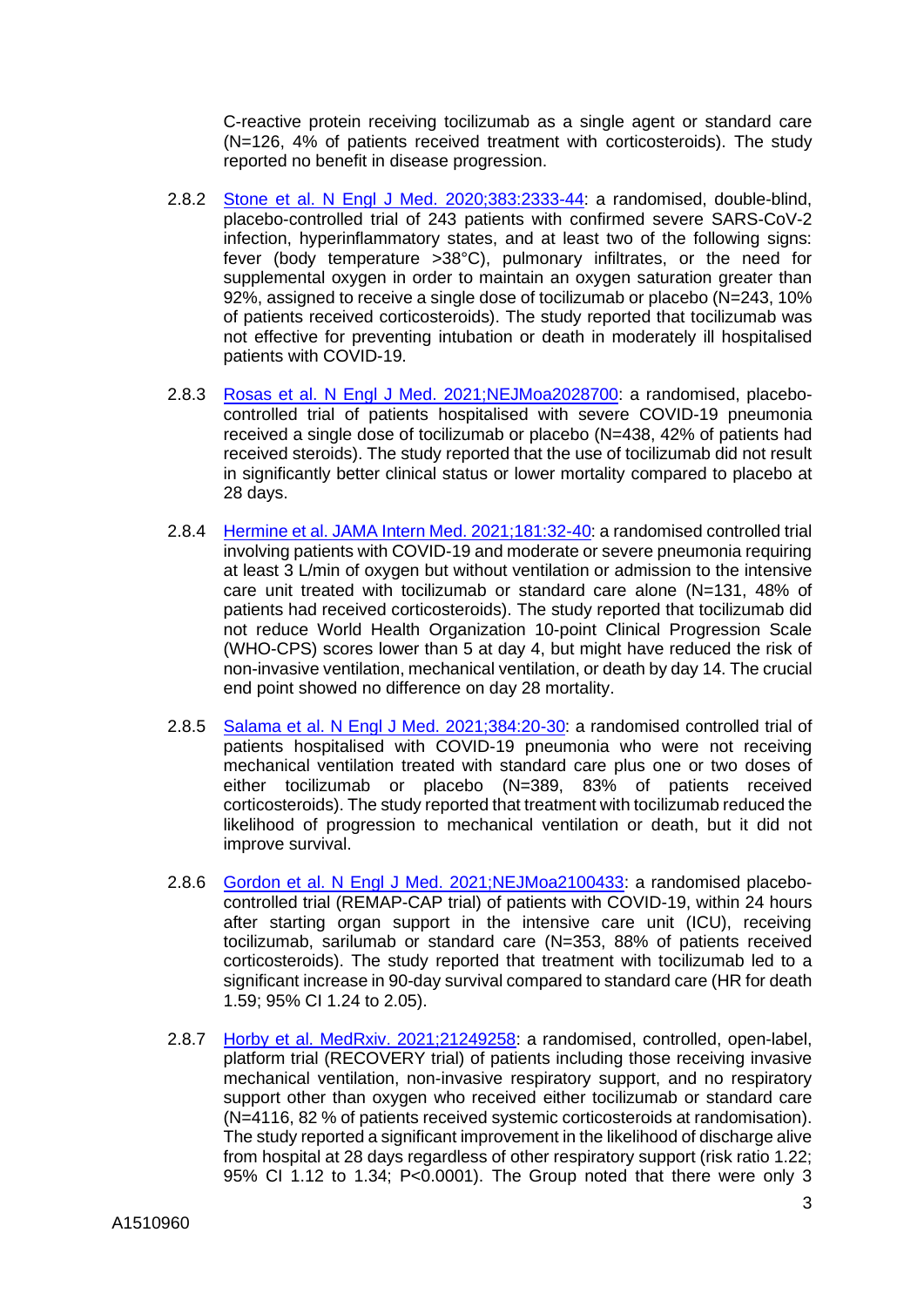serious adverse events attributed to the treatment drug in over 2,000 patients receiving tocilizumab.

- 2.9 The Advisory Group noted a March 18, 2021 updated Cochrane living systematic review of tocilizumab compared to standard care or placebo for mild, moderate, or severe COVID-19 [\(Ghosn et al. CDSR 2021;3:CD013881\)](https://www.cochranelibrary.com/cdsr/doi/10.1002/14651858.CD013881/full), which reported a relative risk of 0.89 (95% CI 0.82 to 0.97) for all-cause mortality at day 28. The Advisory Group also noted a meta-analysis of IL-6 concentrations in patients with COVID-19, reporting levels of IL-6 in COVID-19 patients less elevated than in other critical illnesses associated with elevated IL-6 [\(Leisman et al. Lancet Respir Med.](https://pubmed.ncbi.nlm.nih.gov/33075298/)  [2020;8:1233-44\)](https://pubmed.ncbi.nlm.nih.gov/33075298/). The Advisory Group considered that the comparatively lower relative risk reduction result reflects a modest effect of tocilizumab due to the comparatively low circulating IL-6 levels, despite the mechanistic explanation for tocilizumab effect.
- 2.10 The Advisory Group noted that systemic corticosteroids can inhibit the IL-6 pathway in COVID-19 patients, and that the degree of inhibition has prognostic importance. The Advisory Group considered systemic corticosteroids an important driver of reduction in symptom burden, hospital stay, and mortality, when administered with tocilizumab. The Advisory Group considered that in addition to the survival benefit associated with tocilizumab and systemic corticosteroid treatment, there would be a likely reduction in need for invasive ventilation, shorter length hospital stays, and a potential reduction in the need for COVID-19 related renal replacement therapy.
- 2.11 The Advisory Group considered that the strength and quality of evidence for the health benefits that may be gained from tocilizumab are of moderate to high quality and demonstrating a moderate clinical benefit. The Group considered that the strength of the evidence would be higher if earlier trials, where only a small proportion of patients received systemic corticosteroids, were excluded.
- 2.12 The Advisory Group considered that that there is no evidence to suggest that the benefit of tocilizumab is confined to any particular patient subgroup. It also considered the eligibility criteria used in the RECOVERY trial (oxygen saturation <92% and C-reactive protein ≥ 75mg/L) were appropriate to determine suitability for tocilizumab use. The Group noted only 19% of patients enrolled in the large RECOVERY cohort met the eligibility criteria for tocilizumab use and extrapolating from this data estimated that approximately 4% of all symptomatic COVID-19 patients might be eligible for tocilizumab in a New Zealand setting. The Group noted that, based on UK data, it was estimated that treatment would be suitable in approximately 50% of hospitalised patients; however, members considered hospital data may underestimate true incidence rates, noting some population groups such as the elderly are at risk of mortality from COVID-19 outside of hospital, e.g. in agedcare facilities.
- 2.13 The Advisory Group considered that, based on available data, approximately 4% of symptomatic COVID-19 cases may be eligible for tocilizumab, and that this may fluctuate depending on the prevalence of COVID-19 and population demographics. The Advisory Group also considered that in the case of a community outbreak in New Zealand, it is likely that public health measures would be quickly put in place, which would reduce the overall incidence of COVID-19 related hospitalisations.
- 2.14 The Advisory Group considered the health need of patients with moderate-severe COVID-19 to be high and noted that the 28-day mortality rate of patients in the RECOVERY trial who did not receive tocilizumab was 33% and the in-hospital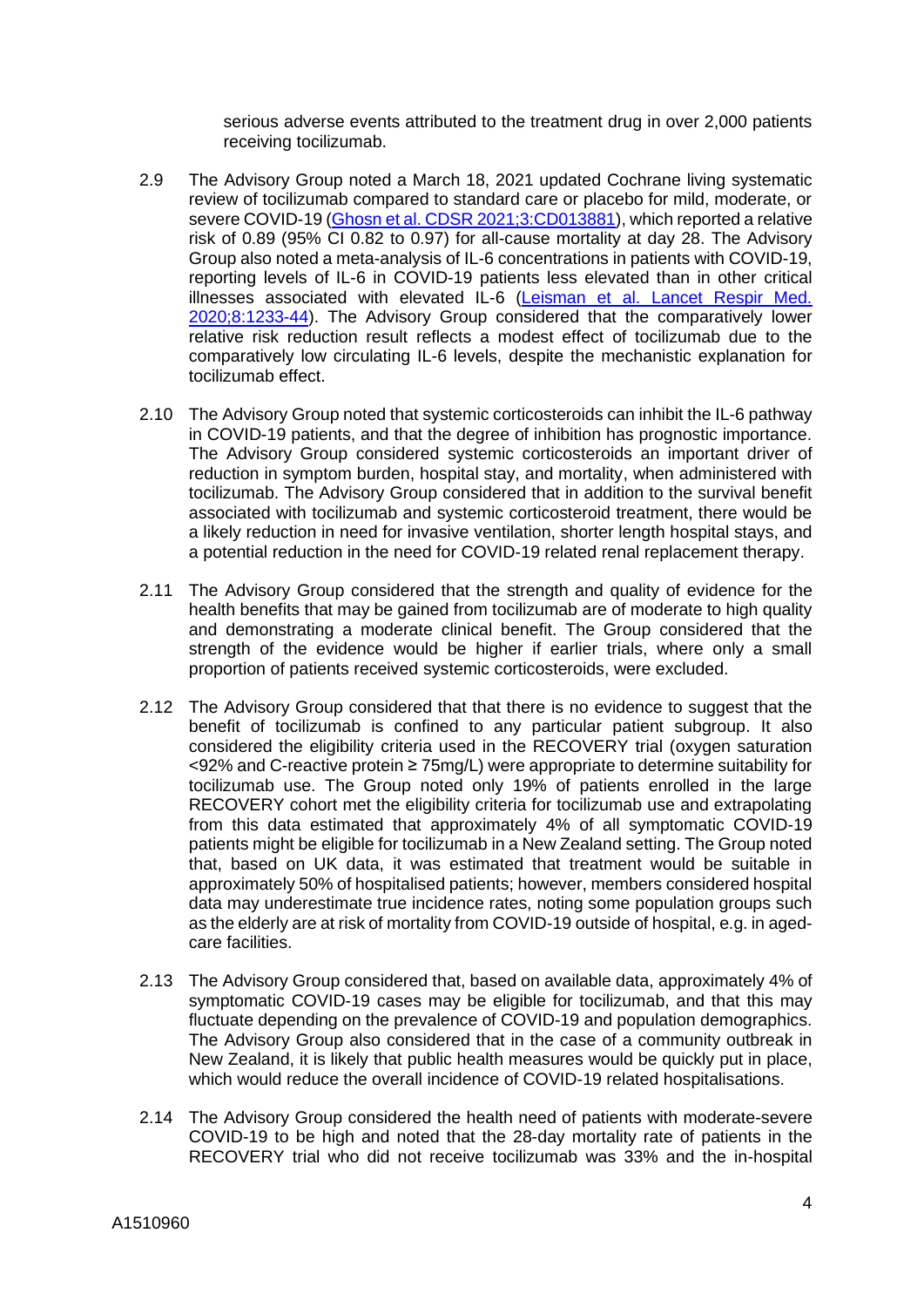mortality rate of those in the REMAP-CAP trial who did not receive tocilizumab was 36%.

- 2.15 The Advisory Group noted a 2020 report summary investigating the characteristics of the COVID-19 outbreak in China, which reported that 81% of hospitalised cases were considered mild i.e. non-pneumonia and mild pneumonia; 14% severe i.e., dyspnoea, respiratory frequency ≥30/min, blood oxygen saturation ≤93%, partial pressure of arterial oxygen to fraction of inspired oxygen ratio <300 and/or lung infiltrates >50% within 24 to 48 hours; and 5% critical i.e., respiratory failure, septic shock, and/or multiple organ dysfunction or failure (Wu & McGoogan. JAMA. [2020;323:1239-42\)](https://pubmed.ncbi.nlm.nih.gov/32091533/). This is consistent with around 20% of hospitalised COVID-19 patients having moderate to severe disease.
- 2.16 The Advisory Group noted that 18% of family members of a symptomatic COVID-19 case contract COVID-19 themselves in the absence of vaccination [\(Madewell et](https://pubmed.ncbi.nlm.nih.gov/33315116/)  [al. JAMA Netw Open. 2020;3:e2031756\)](https://pubmed.ncbi.nlm.nih.gov/33315116/), indicating there is a substantial risk that such families will suffer further COVID-19 infection with the associated discomfort of self or mandated isolation with or without additional economic hardship, noting the impact of this is yet to be quantified and reported in quality of life studies. The Advisory Group considered that use of tocilizumab would not affect subsequent emergence of transmitted cases within families but may provide direct and indirect benefits by reducing case fatality and morbidity rates.
- 2.17 The Advisory Group noted that New Zealand data does not indicate overrepresentation of COVID-19 incidence or mortality in any specific population group; however members noted a 2020 study combining existing demographic and health data for ethnic groups in New Zealand to estimate inequities in COVID-19 infection fatality rates (IFR) in New Zealand by ethnicity [\(Steyn et al. N Z Med J.](https://pubmed.ncbi.nlm.nih.gov/32994635/)  [2020;133:28-39\)](https://pubmed.ncbi.nlm.nih.gov/32994635/). The Advisory group noted that this study estimated infection mortality rate for Māori could be 50% higher than that of non-Māori, and considered this could be even higher depending on the relative contributions of age, residence (including household composition and crowding) and underlying health conditions to mortality risk from COVID-19. The Advisory Group further considered that Pacific populations share similar co-morbidity profiles etc. to Māori and would therefore also potentially have similarly higher fatality rates than NZ European cohorts. The Advisory Group noted that there is also a socioeconomic gradient associated with the prevalence of multimorbidity in New Zealand [\(Stanley et al. BMJ Open.](https://pubmed.ncbi.nlm.nih.gov/29794103/)  [2018;8:e021689\)](https://pubmed.ncbi.nlm.nih.gov/29794103/), and similar assumptions might apply to lower socio-economic groups.
- 2.18 The Advisory Group considered that funding tocilizumab for treatment of moderatesevere COVID-19 would have little impact on the health system, as a single dose would be given in hospital intravenously; however, it considered any reduction in length of hospital or ICU stay or ventilation would represent cost-savings for hospitals. Members noted that the extent of overall benefit from treatment may be less in some patient populations such as the very frail elderly, cognitive or neurologically impaired and palliative settings, and that treatment by way of escalation of care in these patient groups should be carefully considered by physicians.
- 2.19 The Advisory Group considered evidence supported a single dose (up to 8 mg per kg, maximum of 800 mg) of tocilizumab administered in conjunction with systemic corticosteroid treatment and considered there to currently be insufficient data to show benefit of a second dose or use without concomitant corticosteroids.